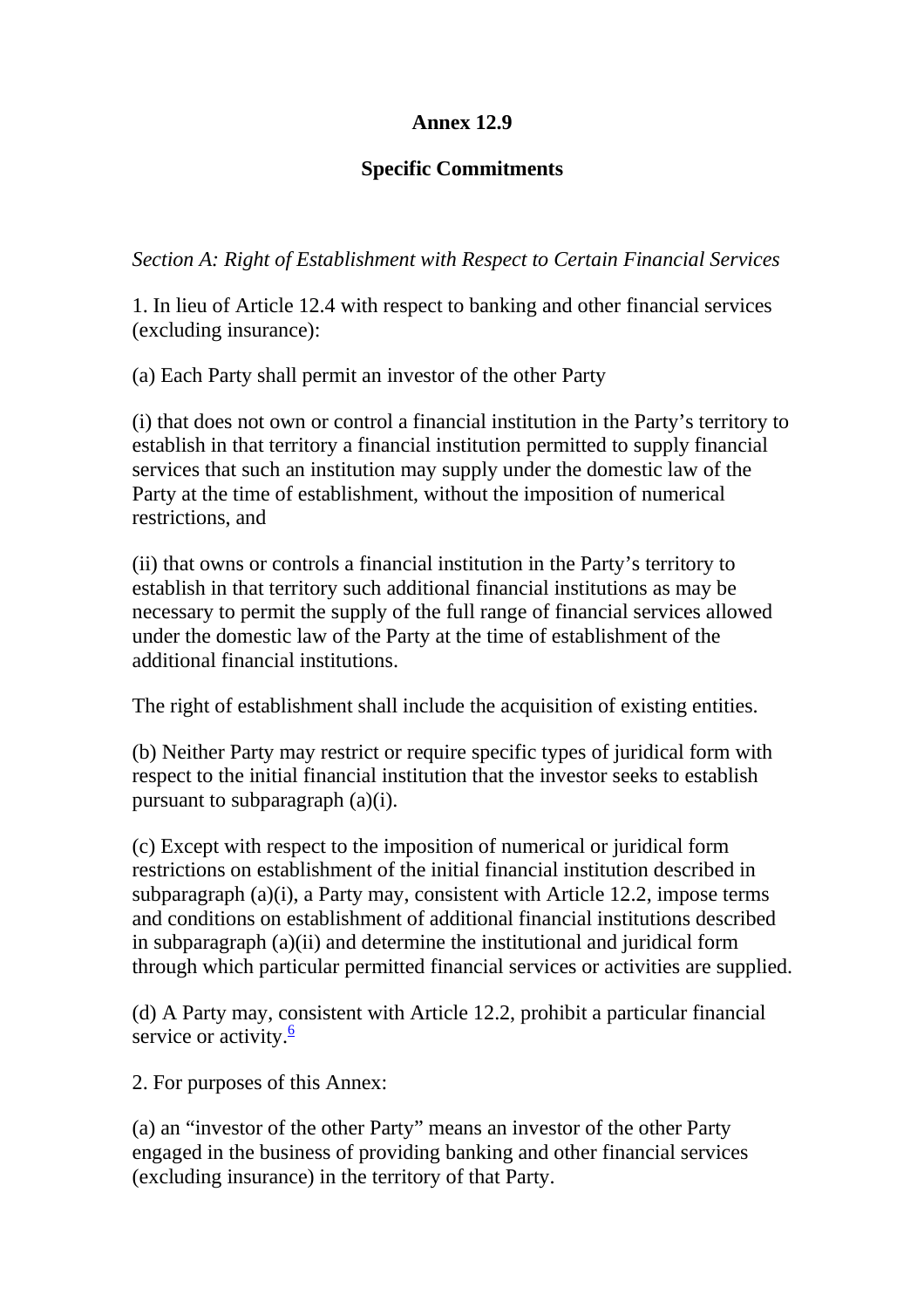(b) "numerical restrictions" means limitations imposed, either on the basis of a regional subdivision or on the basis of the entire territory of the Party, on the number of financial institutions whether in the form of numerical quotas, monopolies, exclusive service suppliers, or the requirements of an economic needs test.

3. Notwithstanding the inclusion of the non-conforming measures of Chile in Annex III, Section II, referring to social services, Chile, with respect to the establishment by an investor of the United States of an *Administradora de Fondos de Pensiones* under *Decreto Ley* 3.500, shall:

(a) apply subparagraph 1(a) of Section A of this Annex, and

(b) not apply an economic needs test.

No other modification of the effect of the non-conforming measures referring to social services is intended or shall be construed under this paragraph.

4. The specific commitments of the United States under paragraph 1 are subject to the headnotes and non-conforming measures set forth in Sections A and B of Annex III with respect to banking and other financial services (excluding insurance).

5. The specific commitments of Chile under paragraphs 1 and 3 are subject to the headnotes and non-conforming measures set forth in Annex III of Chile with respect to banking and other financial services (excluding insurance).

*Section B: Voluntary Savings Plans; Non-Discriminatory Treatment of U.S. Investors*

1. Notwithstanding the inclusion of the non-conforming measures of Chile in Annex III, Section II, referring to social services, with respect to voluntary savings pension plans established under *Ley*19.768, Chile shall extend the obligations of Article 12.2(1) and (2) and of Article 12.3 to financial institutions of the United States, investors of the United States, and investments of such investors in financial institutions established in Chile. The specific commitment contained in this paragraph shall enter into force by March 1, 2005.

2. Notwithstanding the inclusion of the nonconforming measures of Chile in Annex III, Section II, referring to social services, Chile, as required by its domestic law, shall not establish arbitrary differences with respect to U.S. investors in *Administradoras de Fondos de Pensiones* under *Decreto Ley* 3.500.

*Section C: Portfolio Management*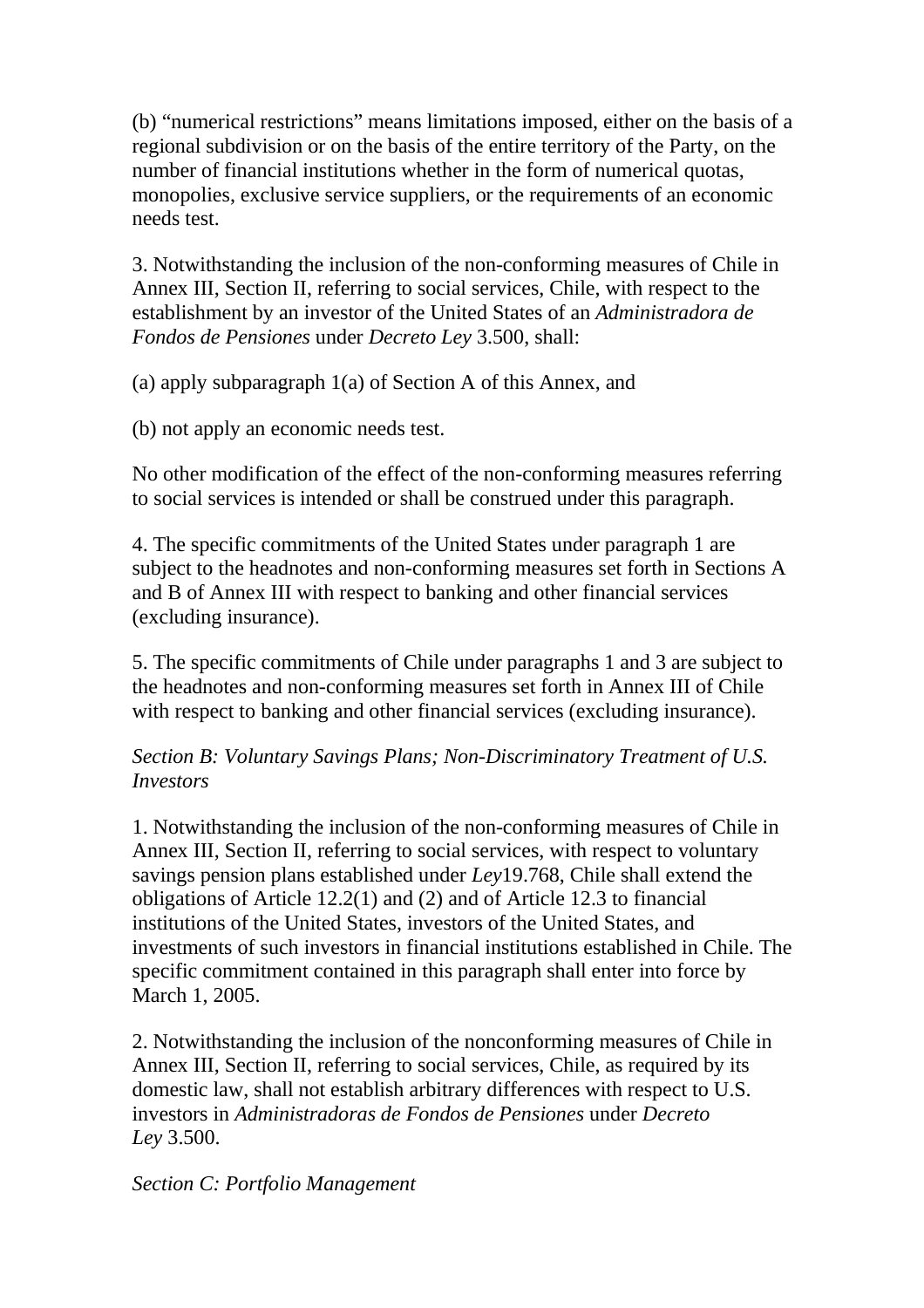1. Each Party shall allow a financial institution (other than a trust company or insurance company), organized outside its territory, to provide investment advice and portfolio management services, excluding (1) custodial services, (2) trustee services, and (3) execution services that are not related to managing a collective investment scheme, to a collective investment scheme located in the Party's territory. This commitment is subject to Article 12.1 and to the provisions of Article 12.5(3) regarding the right to require registration, without prejudice to other means of prudential regulation. 2. Notwithstanding paragraph 1, a Party may require the collective investment scheme located in the Party's territory to retain ultimate responsibility for the management of the collective investment scheme or the funds that it manages.

3. For purposes of paragraphs 1 and 2, **collective investment scheme** means:

(a) in the United States, an investment company registered with the Securities and Exchange Commission under the *Investment Company Act of 1940*; and

(b) in Chile, the following fund management companies subject to supervision by the *Superintendencia de Valores y Seguros*:

(i) *Compañías Administradoras de Fondos Mutuos* (*Decreto Ley* 1.328 de 1976);

(ii) *Compañías Administradoras de Fondos de Inversión* (*Ley* 18.815 de 1989);

(iii) *Compañías Administradoras de Fondos de Inversión de Capital Extranjero* (*Ley* 18.657 de 1987);

(iv) *Compañías Administradoras de Fondos para la Vivienda* (*Ley* 18.281 de 1993); and

(v) *Compañías Administradoras Generales de Fondos* (*Ley* 18.045 de 1981).

## *Section D: Expedited Availability of Insurance Services*

Each Party should endeavor to maintain existing opportunities or may wish to consider policies or procedures such as: not requiring product approval for insurance other than sold to individuals or compulsory insurance; allowing introduction of products unless those products are disapproved within a reasonable period of time; and not imposing limitations on the number or frequency of product introductions. This Section does not apply to the specific category of Chilean government-supported insurance programs, such as climate insurance.